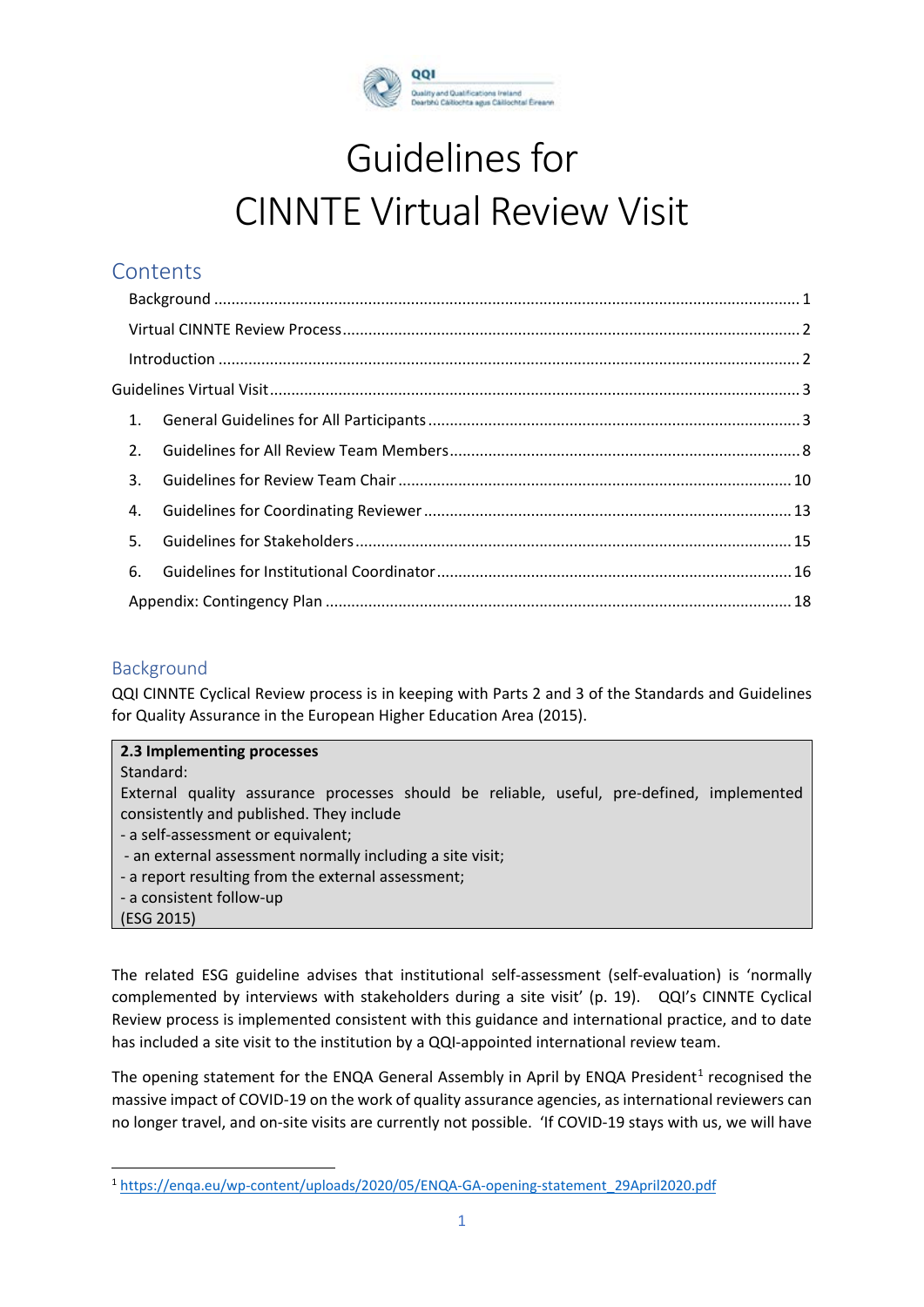

to rethink our methodologies…, [t]his may create realities that call for new forms of external quality assurance' (ENQA General Assembly [2](#page-1-2)9 April 2020)<sup>2</sup>.

The ENQA statement in respect of the COVID-19 pandemic<sup>[3](#page-1-3)</sup> encourages members to show flexibility in their review processes and confirms that ENQA membership or EQAR registration will not be jeopardised due to adaption of agencies' usual external quality assurance activities.

## <span id="page-1-0"></span>Virtual CINNTE Review Process

The COVID-19 restrictions require that QQI now adapt procedures relating to CINNTE institutional reviews, to include virtual review visits. This facilitates the continuation of the CINNTE institutional review process.

#### *These guidelines are for the CINNTE virtual review process in respect of University of Limerick (UL).*

A pilot institutional review was conducted in respect of Institute of Technology, Carlow, in June 2020. An evaluation of that pilot is ongoing. This review process will also be evaluated upon its conclusion. The outcomes of both evaluations will contribute to the creation of a revised suite of operating guidelines. In advance of this, some minor amendments have been made to the guidelines used for the pilot based on learning from that process.

#### <span id="page-1-1"></span>Introduction

The purpose of this document is to provide operational guidelines to the review team, the institution and other stakeholders involved in the review visit meetings on utilising a virtual platform, Microsoft Teams, to enable all to carry out their functions and roles within the review process.

*Note: Microsoft Teams is the platform for communication for this institutional review process and all technical guidance provide below relates to this platform.*

The role and functions of each member of the external review team are outlined in the CINNTE Review Handbook, and advice and guidance for reviewers is also provided in and additional briefing material provided to the review team. These remain unchanged. However, virtual meetings create different situations that require a modified approach, as well as modified operating principles and guidelines.

Conducting the CINNTE visit remotely through virtual platforms creates the need for additional technical support for the review team and meeting participants. This function will be carried out by QQI. Although this requires QQI personnel to be present during meetings, these individuals are not participants in the meeting and are there in a supportive role only.

<span id="page-1-2"></span><sup>2</sup> Opening statement on COVID-19 for ENQA General Assembly, 29 April 2020 By ENQA President, Christoph Grolimund, on behalf of the ENQA Board.

<span id="page-1-3"></span><sup>3</sup> <https://enqa.eu/index.php/enqa-statement-on-covid-19-pandemic/>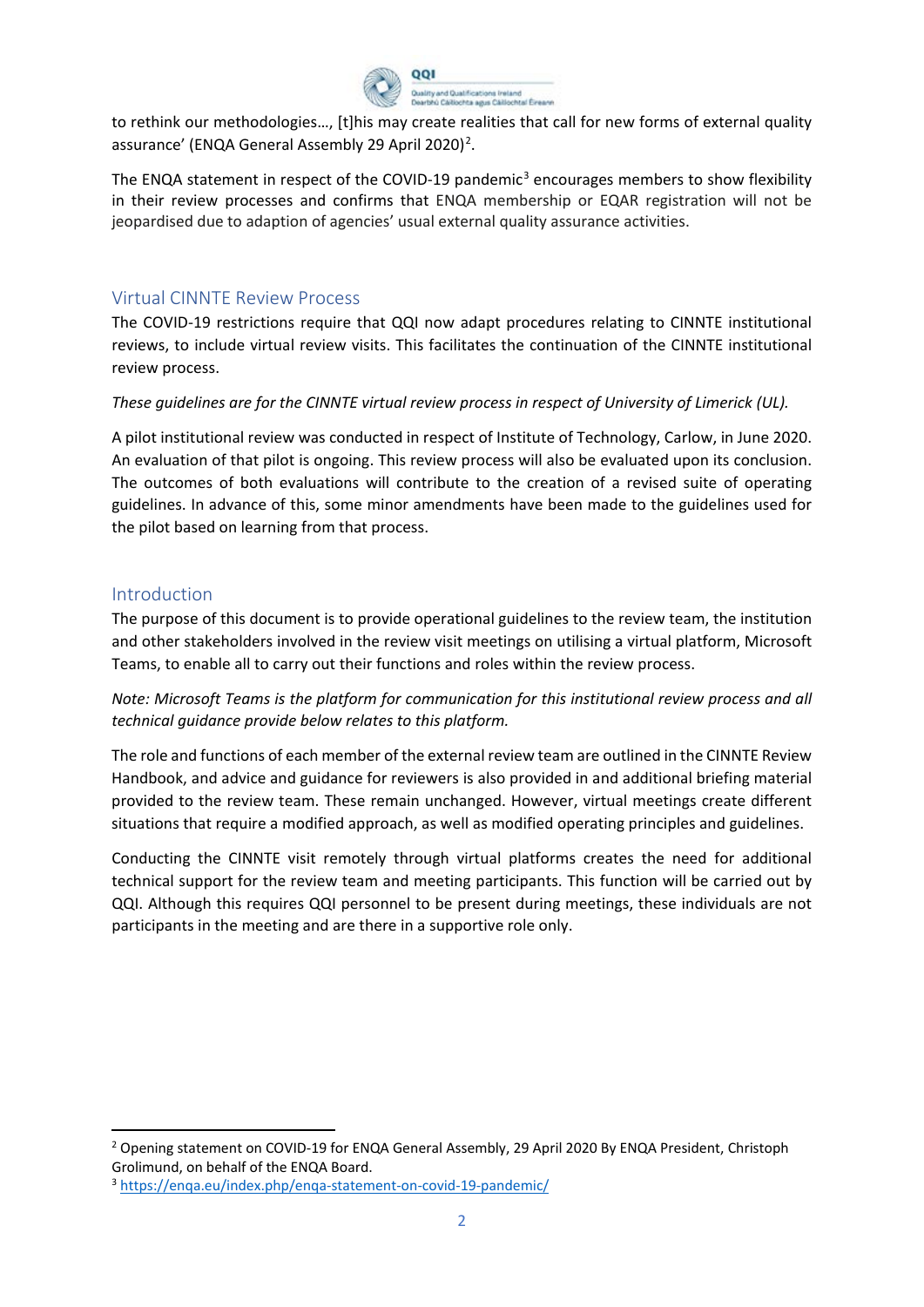

# <span id="page-2-0"></span>Guidelines Virtual Visit

<span id="page-2-1"></span>1. General Guidelines for All Participants

| <b>Prior to the</b><br><b>Meeting</b> | The example below illustrates how to join a meeting from<br>1.<br>invitation using Microsoft Teams.                                                                                     |
|---------------------------------------|-----------------------------------------------------------------------------------------------------------------------------------------------------------------------------------------|
|                                       | Click on the 'Join Microsoft Teams Meeting' hyperlink in<br>a.<br>the meeting invitation.                                                                                               |
|                                       | Click this link to bring you to the MS Teams meeting<br>Click or tap to follow link.                                                                                                    |
|                                       | <b>Join Microsoft Teams Meeting</b><br>+353 1 566 103<br>Ireland, Dublin (Toll)<br>Conference ID: 349 150 528#                                                                          |
|                                       | Local numbers   Reset PIN   Learn more about Teams   Meeting options<br>Quality and Qualifications Ireland - Online Meeting Facility                                                    |
|                                       | b. When issued with a meeting invitation, you will be<br>prompted to select how you want to join the Teams<br>meeting. It is recommended that you select 'Continue<br>on this browser'. |
|                                       | 23%2fl%2fmeetup-join%2f19%3a2d8210122 ☆ \$<br>A https://teams.microsoft.com                                                                                                             |
|                                       | Download the Windows app<br>top app for the b<br>How do you want to join<br>Continue on this browser<br>your Teams meeting?<br>Open your Teams app                                      |
|                                       |                                                                                                                                                                                         |
|                                       |                                                                                                                                                                                         |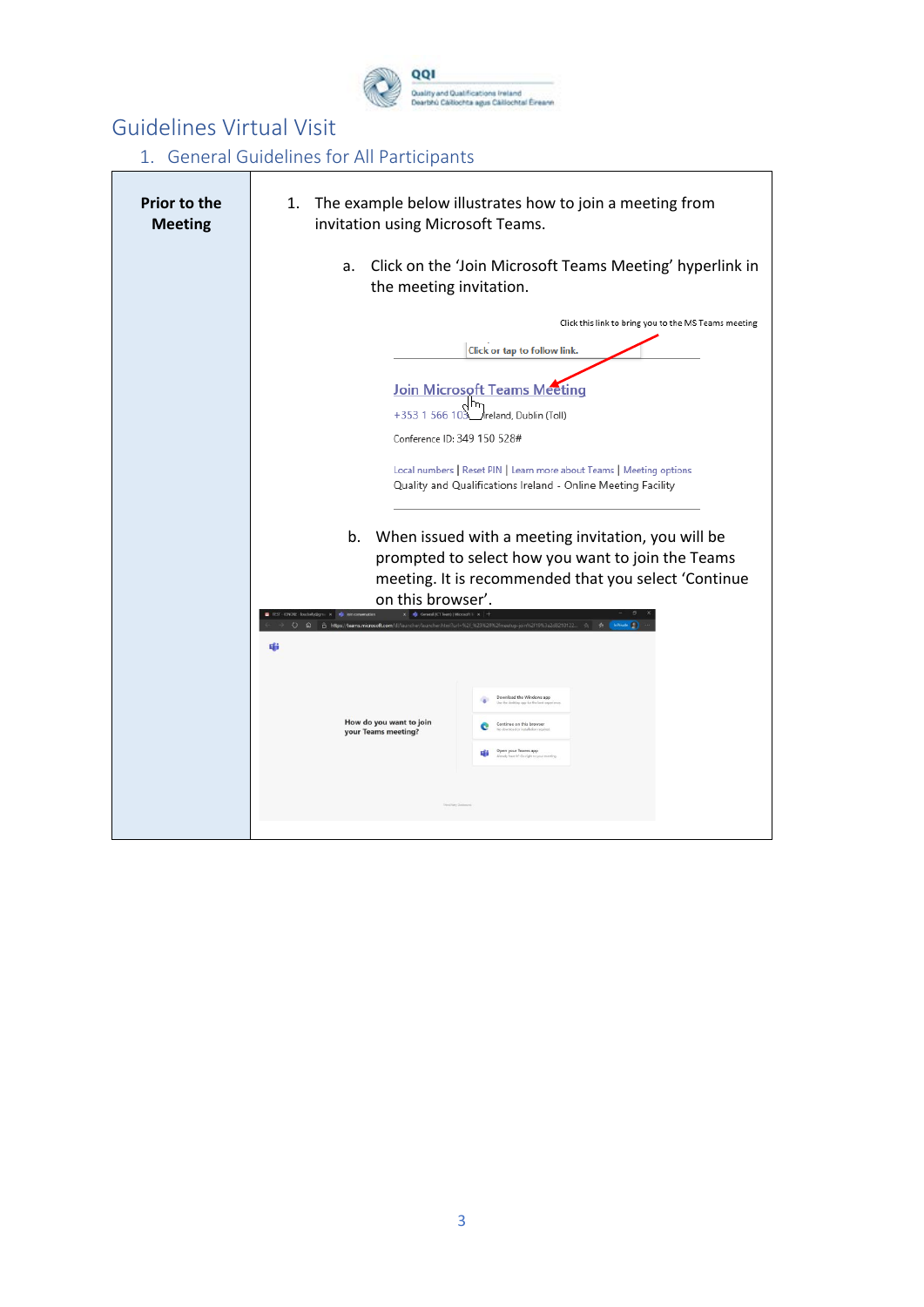

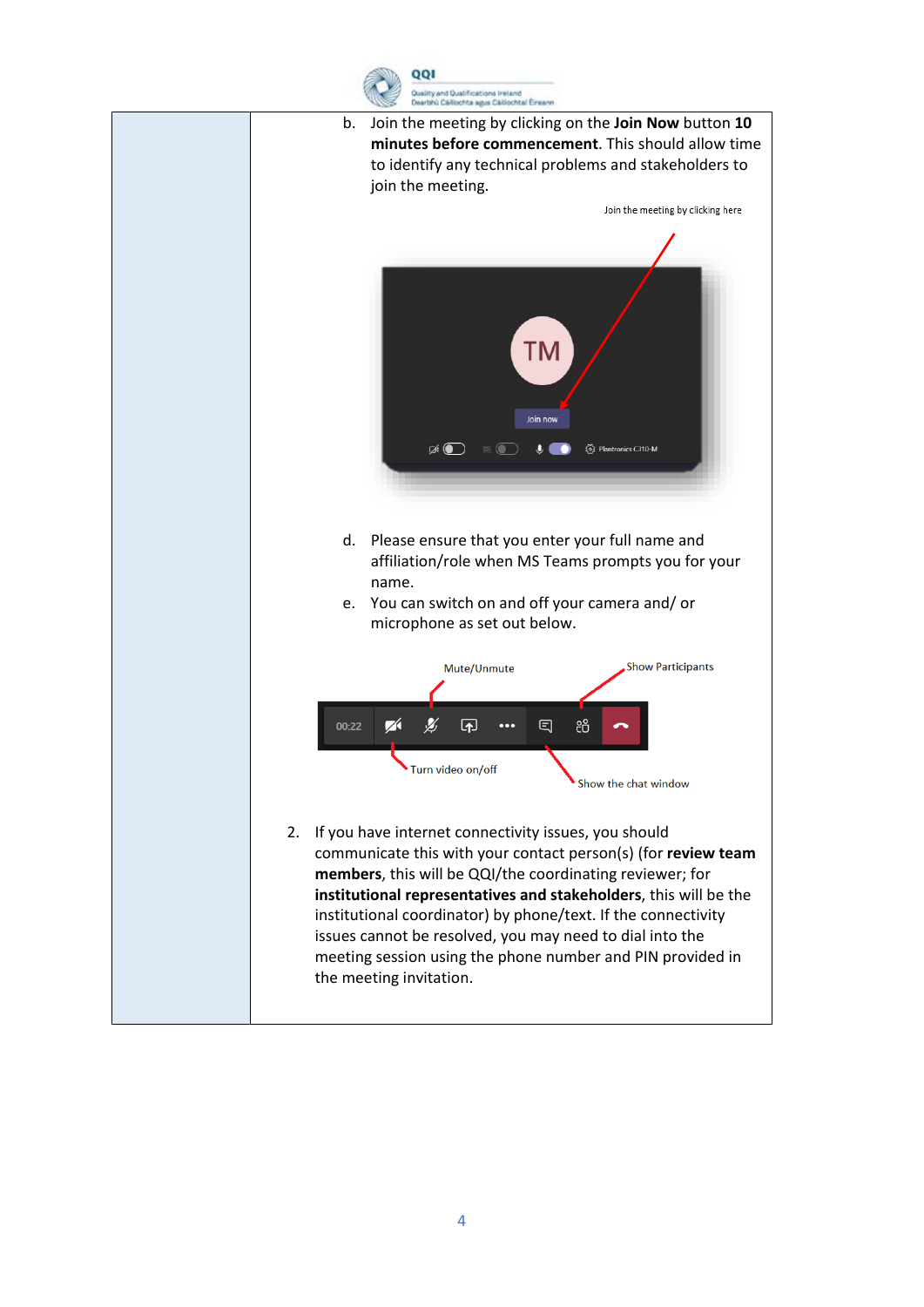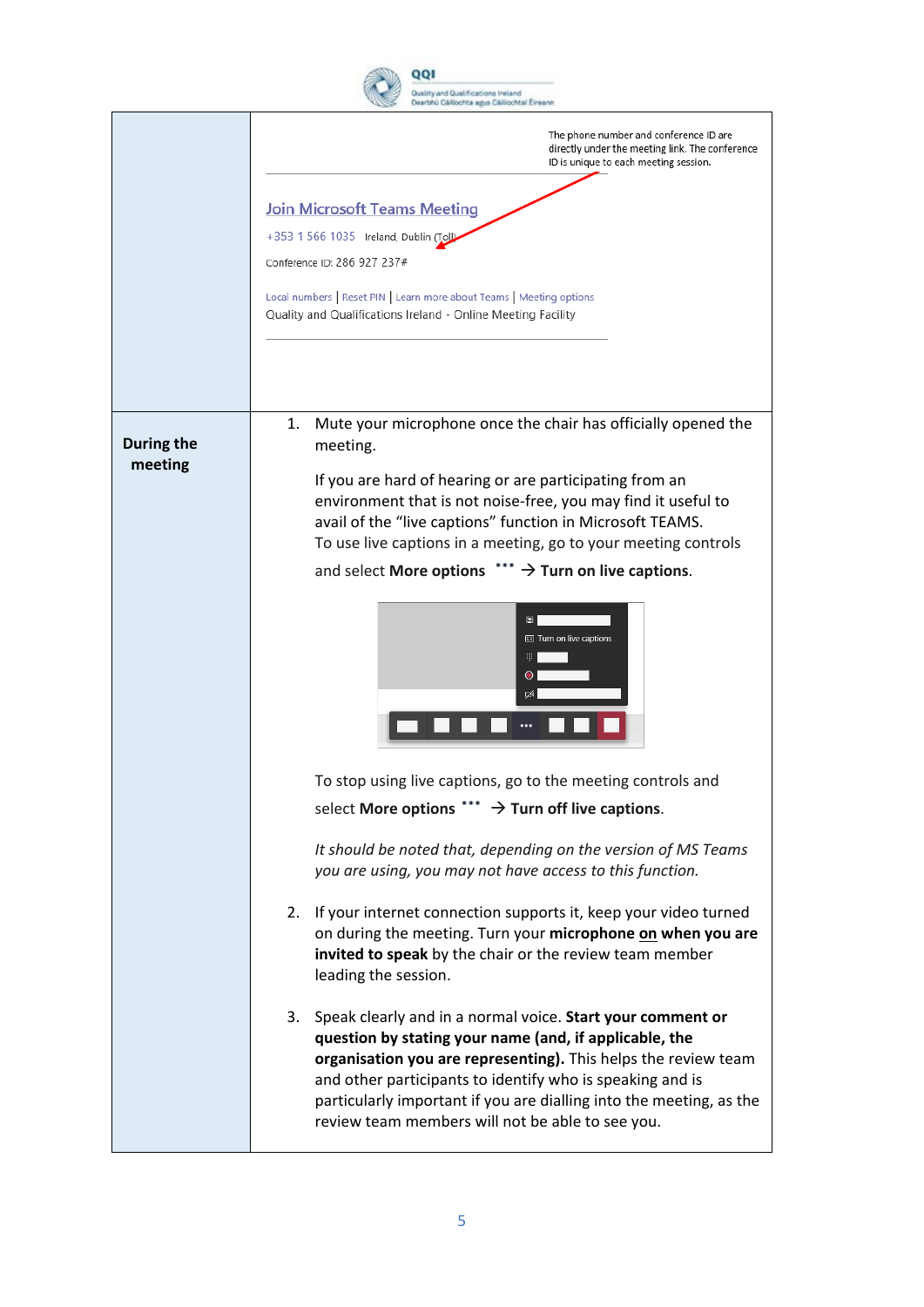

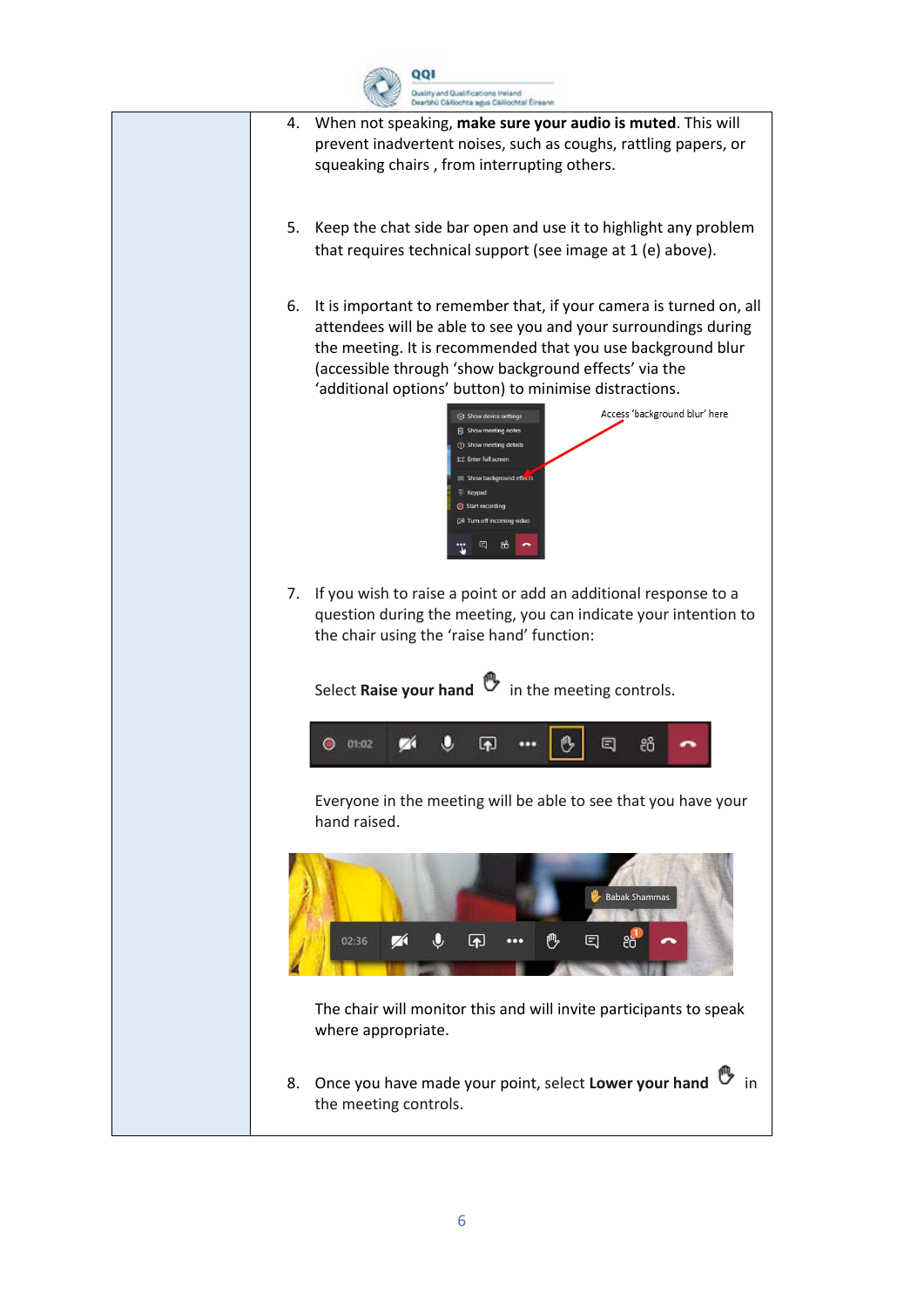

|           | Leave the meeting when instructed to do so by the chair. |
|-----------|----------------------------------------------------------|
| After the | Leave the meeting                                        |
| meeting   |                                                          |
|           |                                                          |
|           | ы                                                        |
|           |                                                          |
|           |                                                          |
|           |                                                          |
|           |                                                          |
|           |                                                          |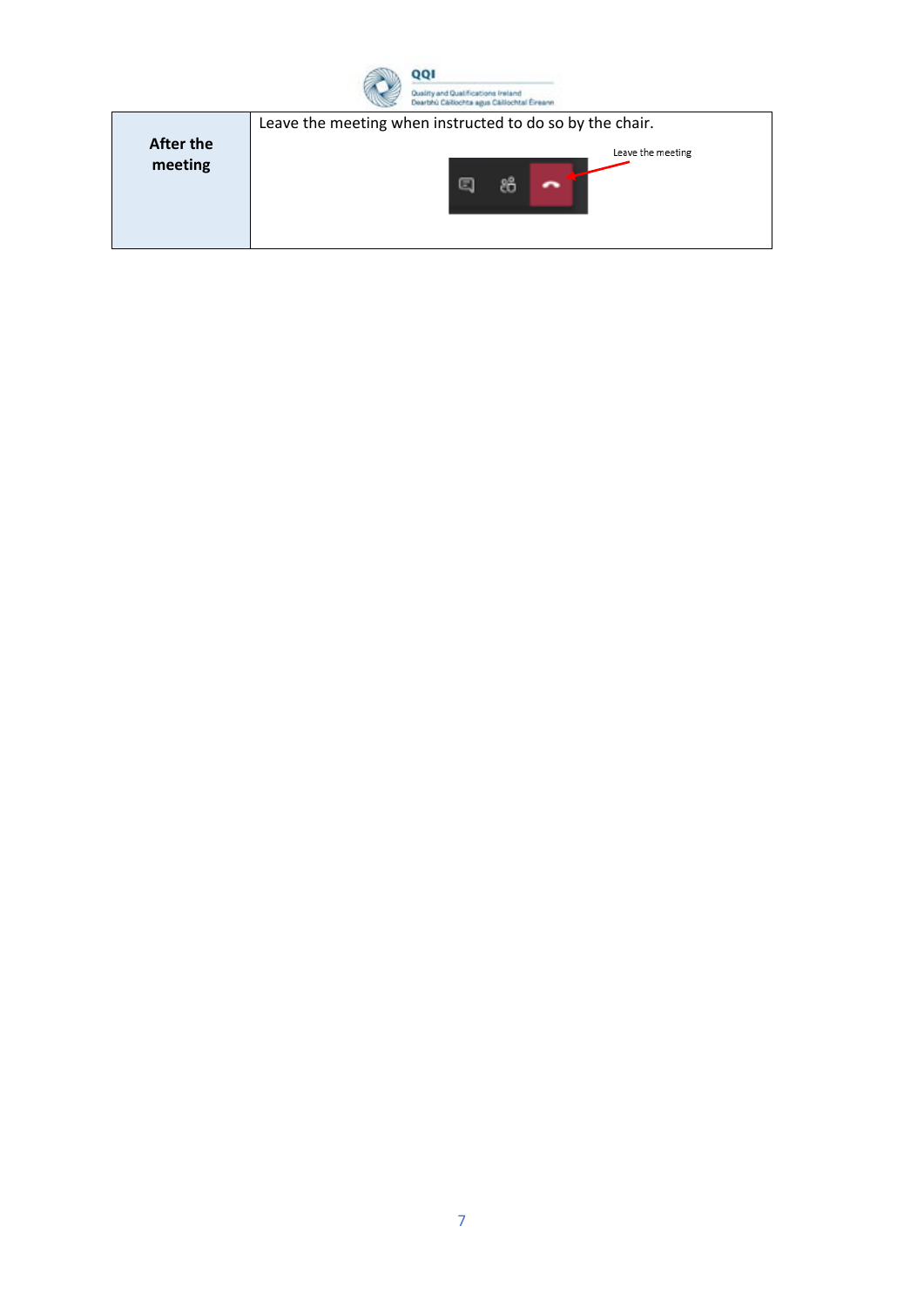

<span id="page-7-0"></span>

| <b>Prior to</b><br>the | Follow the General Guidelines in respect of joining the meeting, connectivity,<br>1.<br>etc.                                                                                                                                                                                                                                                                                                                                           |
|------------------------|----------------------------------------------------------------------------------------------------------------------------------------------------------------------------------------------------------------------------------------------------------------------------------------------------------------------------------------------------------------------------------------------------------------------------------------|
| meeting                | Review team members must ensure that they have all relevant meeting links<br>2.<br>prior to commencement of the main review visit. Meeting links are accessible<br>in the Outlook calendar invitations that you will receive from QQI; they are<br>also included in the main review visit timetable. If you need any meeting links<br>to be re-sent, you should communicate this directly to QQI, or via the<br>coordinating reviewer. |
|                        | It is recommended that the review team establishes a means of<br>3.<br>communicating non-sensitive information with each other privately during<br>the review visit (and particularly during meeting sessions). With the<br>agreement of all team members, the coordinating reviewer may set up a<br>WhatsApp group for this purpose.                                                                                                  |
|                        | A private meeting of the review team will be scheduled for a period of 30-45<br>4.<br>minutes prior to each institutional/stakeholder session. These meetings will<br>take place in the private review team meeting space, which will appear in<br>your calendar as an all-day meeting invitation.                                                                                                                                     |
|                        | 5.<br>The lead team members and topics for discussion should be agreed by the<br>review team. The lead team member(s) for each session is/are responsible<br>for proposing a list of indicative questions in advance of the session. These<br>are agreed by the team and approved by the chair.                                                                                                                                        |
|                        | It is recommended that one team member take responsibility for monitoring<br>6.<br>the chat sidebar/hands-up feature. This may be the same team member<br>each time or it may change from meeting to meeting. In the event that the<br>chair/lead team member appears not to have noticed a raised<br>hand/message, this may be communicated to the chair/lead team member<br>via the review team WhatsApp group.                      |
|                        | 7. Once the private meeting has concluded, hang up and join the meeting<br>session with institutional representatives/stakeholders.                                                                                                                                                                                                                                                                                                    |
| <b>During</b>          | Follow the General Guidelines regarding video and microphone usage.<br>1.                                                                                                                                                                                                                                                                                                                                                              |
| the<br><b>Meeting</b>  | If you are the team member assisting the chair/lead team member, you<br>2.<br>should monitor the chat and 'raise hand' function throughout the meeting.                                                                                                                                                                                                                                                                                |
|                        | It may be useful to identify yourself when speaking. It is easy to forget that<br>3.<br>there are virtual participants who are not able to see (or identify) the<br>speaker.                                                                                                                                                                                                                                                           |
|                        | Speak slowly and clearly - participants do not have access to body language<br>4.<br>and other non-verbal cues. Be explicit about thoughts and opinions and                                                                                                                                                                                                                                                                            |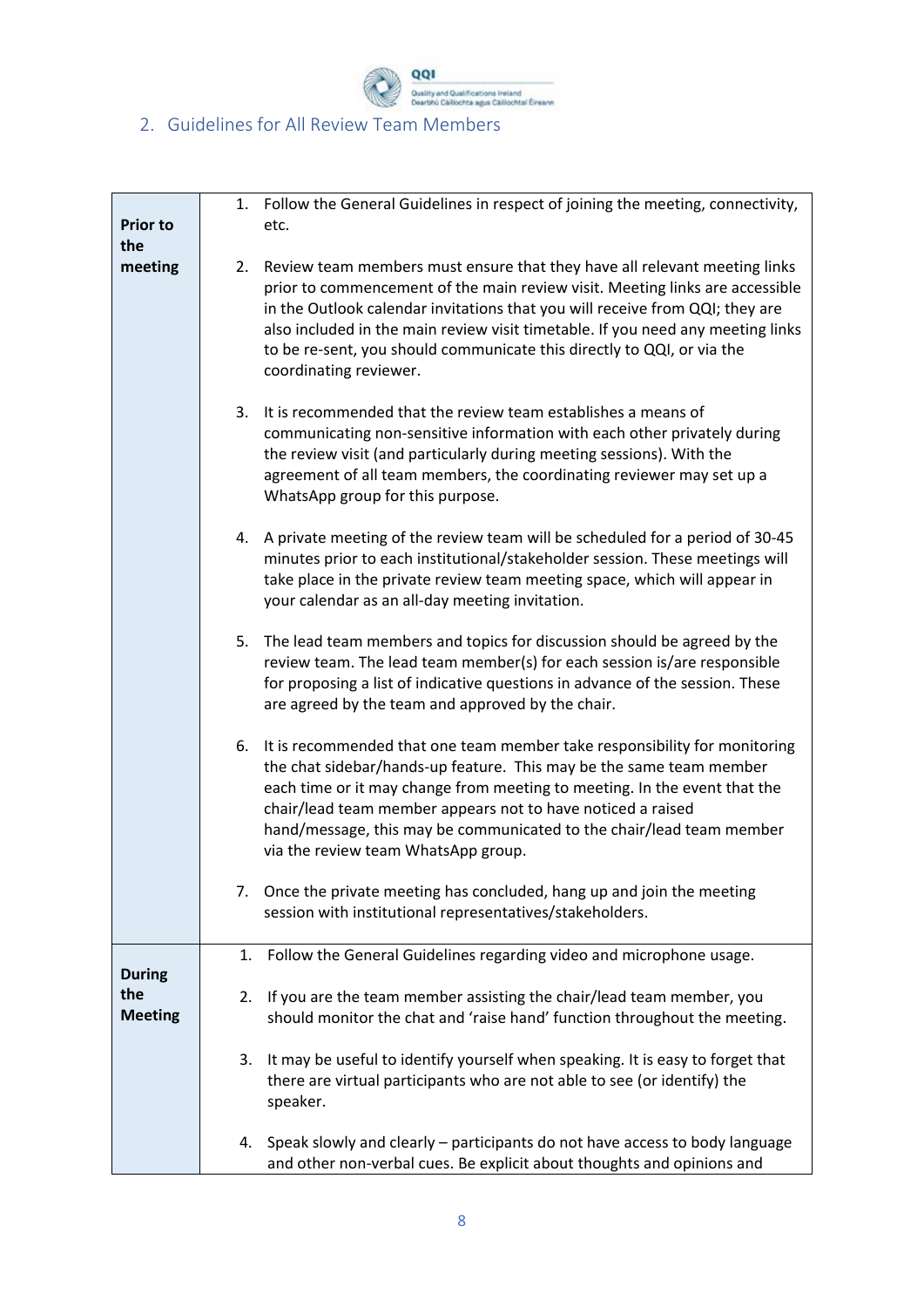|                  |    | ality and Qualifications Ireland<br>arbhú Cáilíochta agus Cáilíochtaí Éireann                                                                                                                                                                                                                                                                                                                                                                                                                                                                                                                                 |
|------------------|----|---------------------------------------------------------------------------------------------------------------------------------------------------------------------------------------------------------------------------------------------------------------------------------------------------------------------------------------------------------------------------------------------------------------------------------------------------------------------------------------------------------------------------------------------------------------------------------------------------------------|
|                  |    | ensure that your questions are clearly phrased. The only way others can<br>know a participant's stance on something is if the participant is very clear<br>about verbalising their opinions.                                                                                                                                                                                                                                                                                                                                                                                                                  |
|                  | 5. | You should pause and allow sufficient time for stakeholders to answer any<br>questions posed, and invite other participants contribute. Particularly if you<br>are leading a session, you should be mindful to ensure that all participants<br>are given the opportunity to share their views, including those who do not<br>have their cameras on, or those who have joined the meeting by phone.<br>(QQI will inform you at the earliest possible time if any participants have had<br>to join a session by phone due to connectivity issues.) This may be checked<br>several times throughout the meeting. |
|                  | 6. | Avoid speaking while others are talking unless an interruption is necessary<br>to clarify/correct a participant's understanding of a question or to curtail<br>lengthy or circuitous responses. Ask for clarification on any point or issue<br>that is not clear.                                                                                                                                                                                                                                                                                                                                             |
| <b>After the</b> | 1. | Once a meeting session has ended, hang up and join the private review team<br>meeting space.                                                                                                                                                                                                                                                                                                                                                                                                                                                                                                                  |
| meeting          | 2. | A 30-45 minute private review team meeting will be scheduled after each<br>session or block of sessions.                                                                                                                                                                                                                                                                                                                                                                                                                                                                                                      |
|                  | 3. | Ensure that you and the other team members are in agreement on the main<br>points of evidence gathered in the meeting. If you are not in agreement on a<br>particular point, it is important to voice this.                                                                                                                                                                                                                                                                                                                                                                                                   |
|                  | 4. | Any outstanding questions, or areas that require further clarity should be<br>identified and agreed by team members. Consider which stakeholder groups<br>will be able to provide clarity on the point in question and plan to include<br>questions on the topic in the relevant session.                                                                                                                                                                                                                                                                                                                     |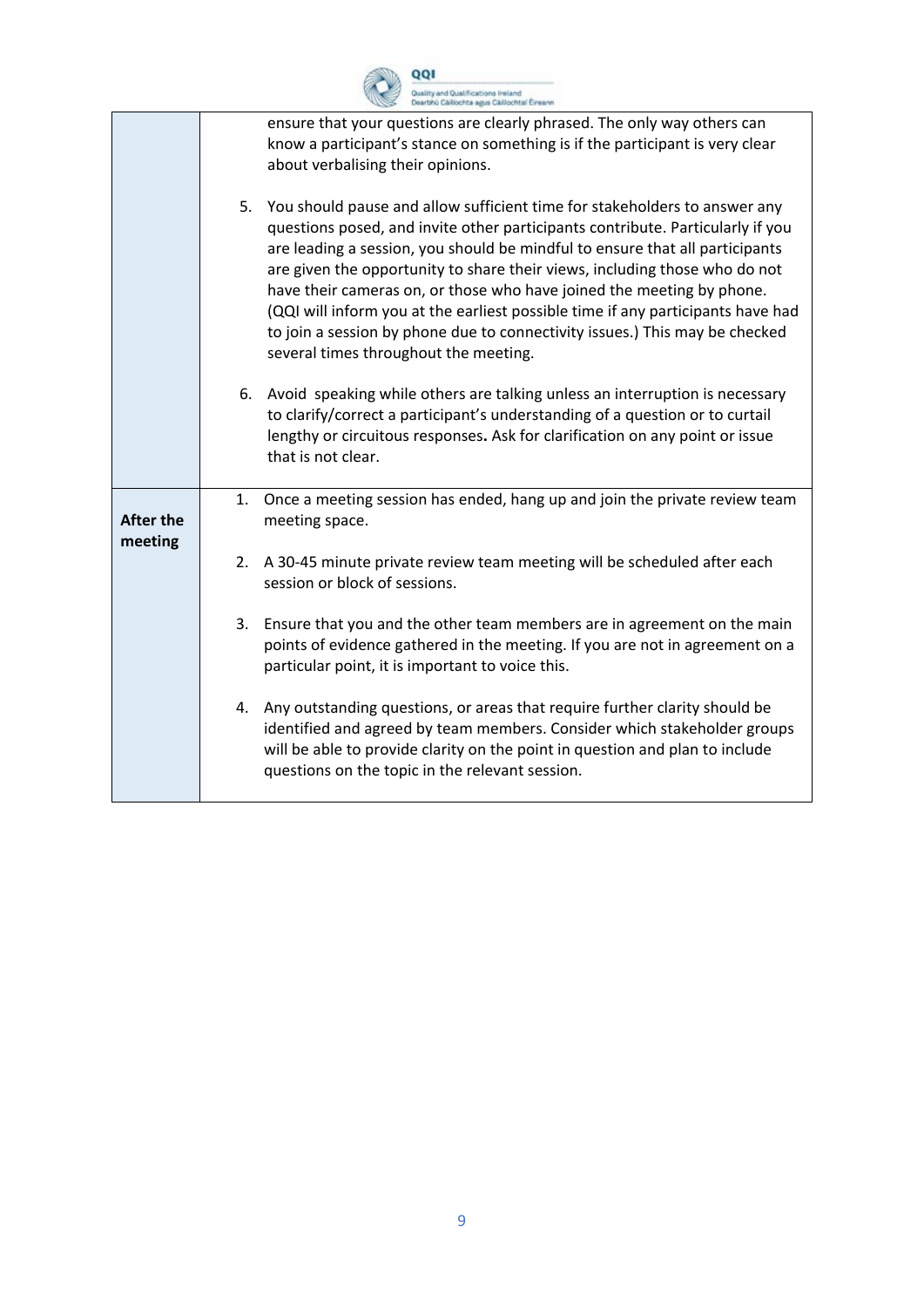

## 3. Guidelines for Review Team Chair

<span id="page-9-0"></span>The chair's role will not ostensibly alter from the overview provided in the CINNTE Review Handbook. However, virtual meetings create different situations that require a modified approach.

| Prior to the | As chair, you, along with the co-ordinating reviewer, should ensure<br>1.<br>that all relevant documentation required for the meeting is available to                                                                                                                                                                                                                                                                                               |
|--------------|-----------------------------------------------------------------------------------------------------------------------------------------------------------------------------------------------------------------------------------------------------------------------------------------------------------------------------------------------------------------------------------------------------------------------------------------------------|
| meeting      | the review team in advance. QQI will support you in this.                                                                                                                                                                                                                                                                                                                                                                                           |
|              | 2. For some meetings, the review team may decide to share indicative<br>topics likely to be addressed during the session. As chair, you should<br>approve these lists after agreement with team members. QQI will<br>support you in making these lists available to stakeholders.                                                                                                                                                                   |
|              | 3.<br>You should confirm which team member will lead questioning during<br>the meeting session, and who will act as support. You, as chair, should<br>nonetheless open and close each meeting session.                                                                                                                                                                                                                                              |
|              | Before each meeting, you should confirm with review team members<br>the agreed focus of the meeting. This will include topics for discussion<br>and indicative questions, which should be proposed by the lead team<br>member in advance of the visit.                                                                                                                                                                                              |
|              | 4. For meeting sessions involving the full review team (i.e. not meeting<br>sessions running in parallel), a quorum of four review team members is<br>necessary to proceed with any meeting session. This must include both<br>the chair and coordinating reviewer. In the event that review team<br>members are unable to connect/ dial in to the meeting, you must<br>ensure that the quorum has been met before starting the meeting<br>session. |
|              | In the case of certain meetings (such as sessions with students), you<br>5.<br>may wish to brief all participants as a group before they are split into<br>separate groups.                                                                                                                                                                                                                                                                         |
|              |                                                                                                                                                                                                                                                                                                                                                                                                                                                     |
|              |                                                                                                                                                                                                                                                                                                                                                                                                                                                     |
|              |                                                                                                                                                                                                                                                                                                                                                                                                                                                     |
|              |                                                                                                                                                                                                                                                                                                                                                                                                                                                     |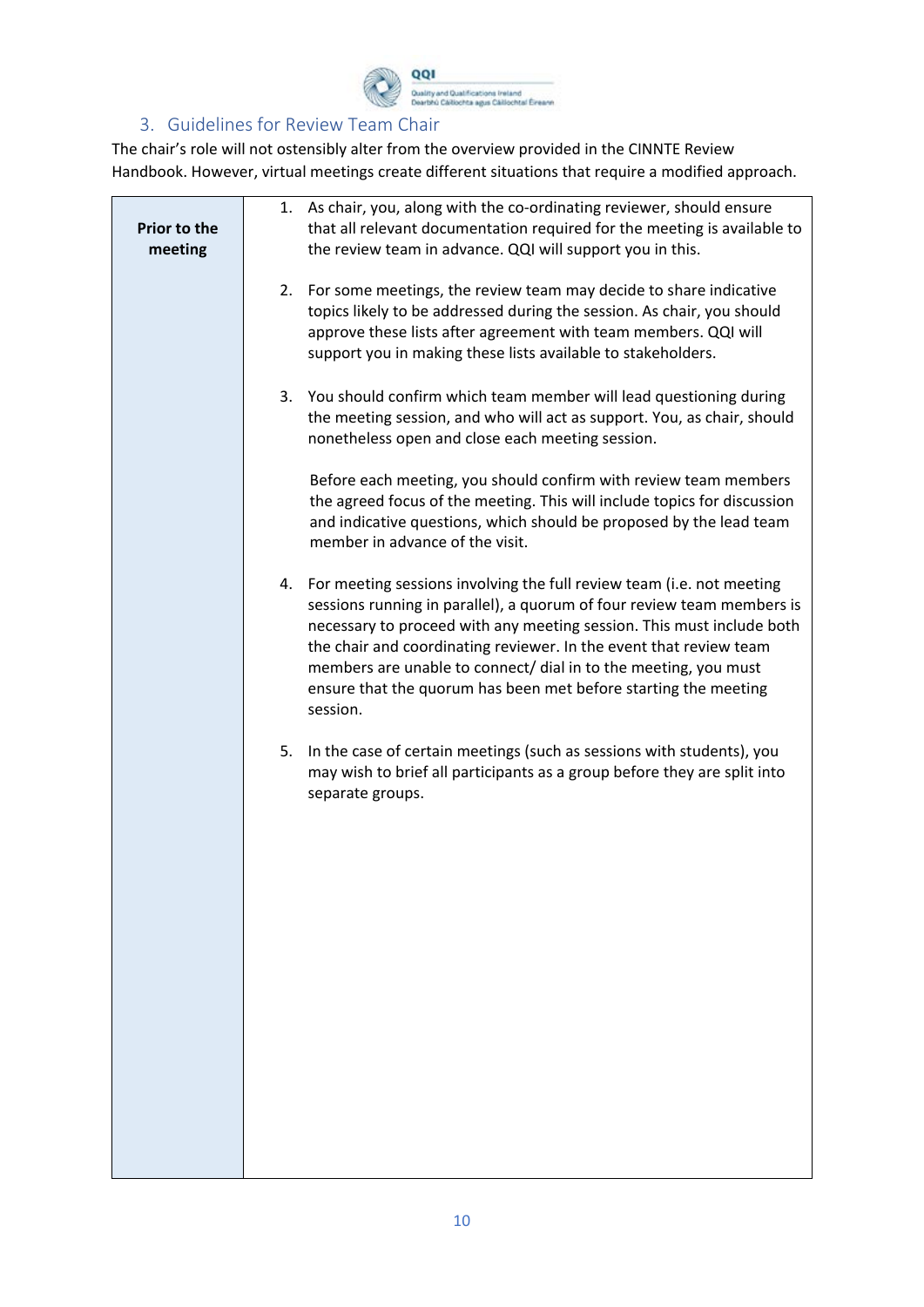

| During the<br><b>Meeting</b> | You should welcome the institutional representatives and<br>1.<br>stakeholders and endeavour to put them at their ease.                                                                                                                                                                                                                                                                                                 |
|------------------------------|-------------------------------------------------------------------------------------------------------------------------------------------------------------------------------------------------------------------------------------------------------------------------------------------------------------------------------------------------------------------------------------------------------------------------|
|                              | You should highlight the focus of the meeting session (you may wish to<br>share your screen with all participants to show the agenda/main<br>topics for discussion during the session $-$ if you do decide to share<br>your screen, remember to stop sharing your screen by clicking once<br>more on the 'share' button once you have finished providing the<br>overview of topics).                                    |
|                              | Click here to share your screen/window                                                                                                                                                                                                                                                                                                                                                                                  |
|                              | Share                                                                                                                                                                                                                                                                                                                                                                                                                   |
|                              | දීරි<br>EI<br><b>Request control</b><br>∆1<br>$\bullet\bullet\bullet$                                                                                                                                                                                                                                                                                                                                                   |
|                              | Where time allows, attendees may be invited to introduce themselves,<br>2.<br>sharing their name, role and affiliation.                                                                                                                                                                                                                                                                                                 |
|                              | 3. You should remind the review team and stakeholders to flag any<br>technical issues to QQI Support through the meeting chat facility.                                                                                                                                                                                                                                                                                 |
|                              | Participants who wish to contribute/add further comments can<br>4.<br>request to do so through the TEAMS 'raise hand' function. Select                                                                                                                                                                                                                                                                                  |
|                              | Show participants $8^{\circ}$ to see a list of everyone in attendance. Anyone<br>who has raised their hand will have an icon next to their name. When<br>multiple people raise their hands, they will be listed in the order in<br>which they raised them.                                                                                                                                                              |
|                              | Along with the co-ordinating reviewer, you should alternate between<br>the chat sidebar and 'Show Participants', and, where necessary, act<br>upon any messages from meeting participants at the appropriate time.                                                                                                                                                                                                      |
|                              | To assist in this, for each session, you should assign one review team<br>member the task of alerting the chair to any questions/raised hands<br>appearing.                                                                                                                                                                                                                                                             |
|                              | You should be mindful to ensure that all participants are given the<br>opportunity to share their views, including those who do not have<br>their cameras on, or those who have joined the meeting by phone.<br>(QQI will inform you at the earliest possible time if any participants<br>have had to join a session by phone due to connectivity issues). This<br>may be checked several times throughout the meeting. |
|                              | 5. Time for participants to make any additional comments should be built<br>in at the end of each session, which you, as chair, should highlight and<br>coordinate.                                                                                                                                                                                                                                                     |
|                              | 6. You should clearly bring the meeting to a close and indicate that all<br>participants may leave the meeting. Where a session is followed by a                                                                                                                                                                                                                                                                        |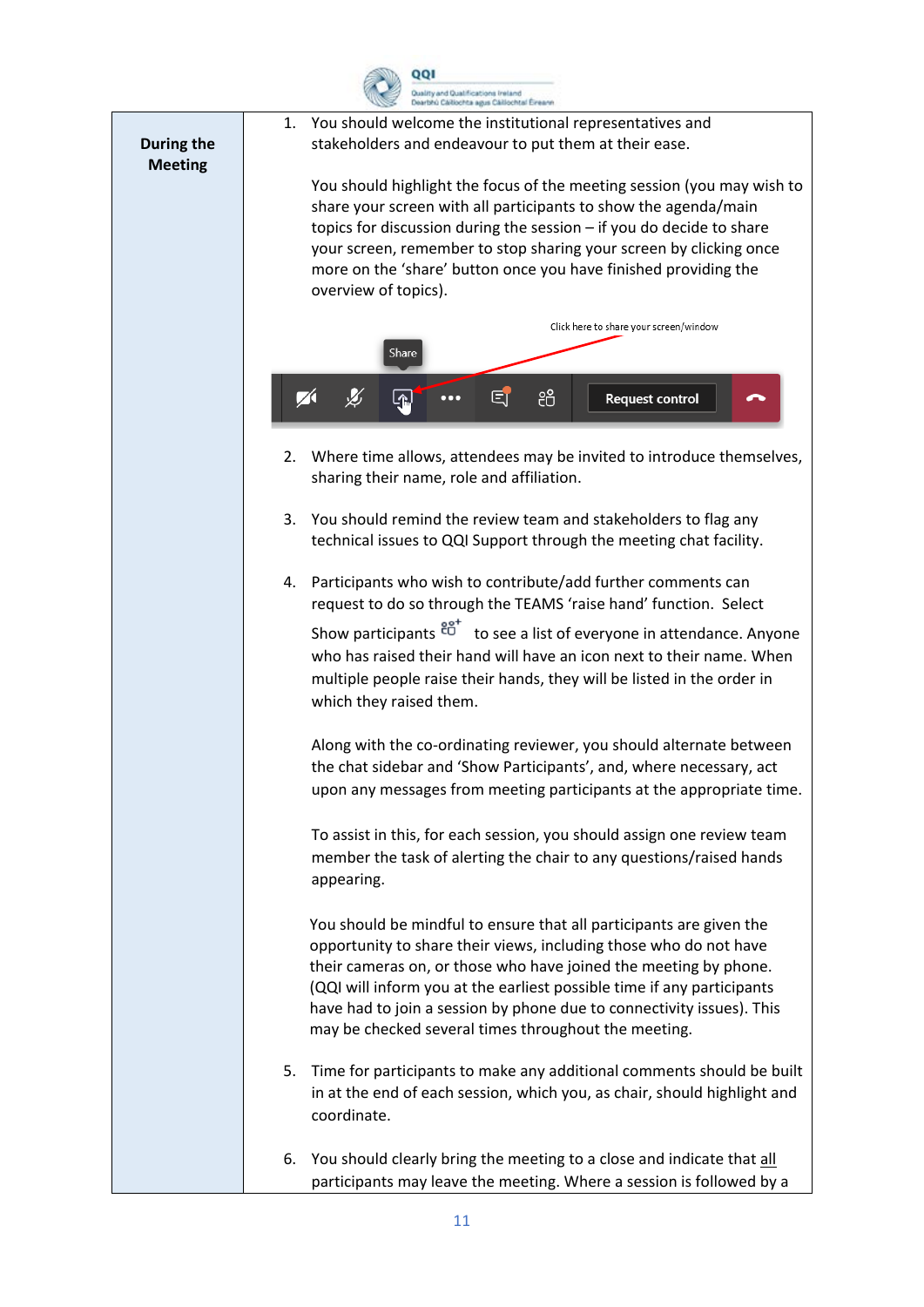|    | וסס                                                                                |
|----|------------------------------------------------------------------------------------|
|    | uality and Qualifications Instand<br>Dearbhú Cáilliochta agus Cáilliochtaí Éireann |
|    | private review team meeting, you should instruct team members to                   |
|    | join the subsequent private meeting session.                                       |
|    |                                                                                    |
| 7. | You should remind participants that, if they experience connectivity               |
|    | issues, they may to make a short written submission up to one hour                 |
|    | after the session's conclusion, detailing any additional, new                      |
|    | information that they did not have the opportunity to provide during               |

|                      | the session. These submissions may be made via the MS Form<br>established for this purpose. A link to the form may be requested via<br>the MS Teams chat or from the institutional coordinator. |
|----------------------|-------------------------------------------------------------------------------------------------------------------------------------------------------------------------------------------------|
| After the<br>meeting | 1. Confirm that all team members have joined the separate private<br>review team meeting.                                                                                                       |
|                      | 2. You should ensure that all review team members are in agreement on<br>the main points of evidence established during the meeting.                                                            |
|                      | Any outstanding questions, or areas that will need to be clarified<br>3.<br>further in subsequent meetings, should be identified and noted by the<br>coordinating reviewer.                     |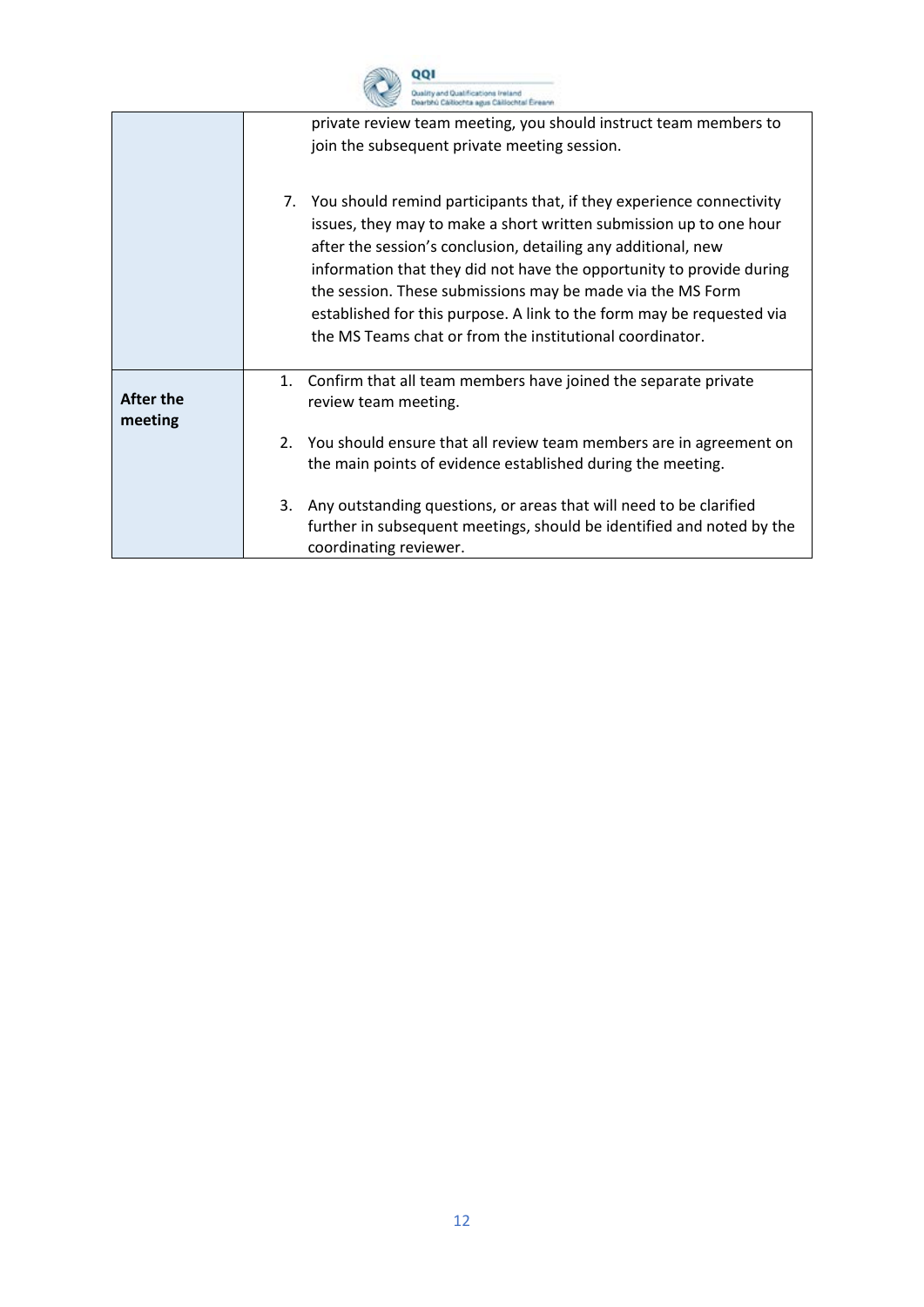

## 4. Guidelines for Coordinating Reviewer

<span id="page-12-0"></span>The coordinating reviewer's role will not ostensibly alter from the overview provided in the CINNTE Review Handbook. However, virtual meetings require more administrative preparation which the coordinating reviewer will oversee.

The coordinating reviewer is the point of contact between the review team and QQI and is responsible for communicating any issues experienced by review team members to QQI, and for conveying any instructions or messages from QQI to the review team.

| Prior to the<br>meeting |    | 1. As coordinating reviewer, you, along with the chair, should ensure that<br>all relevant documentation required for the meeting is available to the<br>review team in advance. QQI will support you in this.                                                                                                                                                                |
|-------------------------|----|-------------------------------------------------------------------------------------------------------------------------------------------------------------------------------------------------------------------------------------------------------------------------------------------------------------------------------------------------------------------------------|
|                         |    | 2. QQI will share review team members' contact details with the<br>coordinating reviewer and the review team. It may be helpful to<br>establish a method of communicating (non-sensitive) information<br>quickly and simultaneously with team members - for example, a<br>WhatsApp group. If all team members agree, the coordinating<br>reviewer should establish the group. |
|                         |    | 3. Ensure you have been provided with the note template for main review<br>visit sessions, as well as the CINNTE review report template. Your QQI<br>contact person will assist you in this regard.                                                                                                                                                                           |
|                         |    | 4. You should ensure that the chair has confirmed with fellow team<br>members who will lead questioning during the meeting session, and<br>who will act as support.                                                                                                                                                                                                           |
|                         |    | 5. Before each meeting, you should ensure that the chair has confirmed<br>with review team members the agreed focus of the meeting. This will<br>include topics for discussion and indicative questions.                                                                                                                                                                      |
|                         | 6. | If any of the team members are absent from the meeting, contact<br>them through the team's private WhatsApp group. If the team<br>member does not subsequently join the session, you should contact<br>them directly. Inform the chair and QQI of any absences.                                                                                                               |
|                         | 7. | Should any participant be missing from a meeting session, QQI will<br>contact you directly to inform you of same. You should inform the<br>chair and review team members of any participant absences.                                                                                                                                                                         |
|                         | 8. | Where possible, QQI Support will inform you if there are any<br>participants attending by phone. You should inform the chair and lead<br>team member. These participants do have access to the hands-up or<br>chat facility so may need to be asked directly for their input.                                                                                                 |
|                         |    |                                                                                                                                                                                                                                                                                                                                                                               |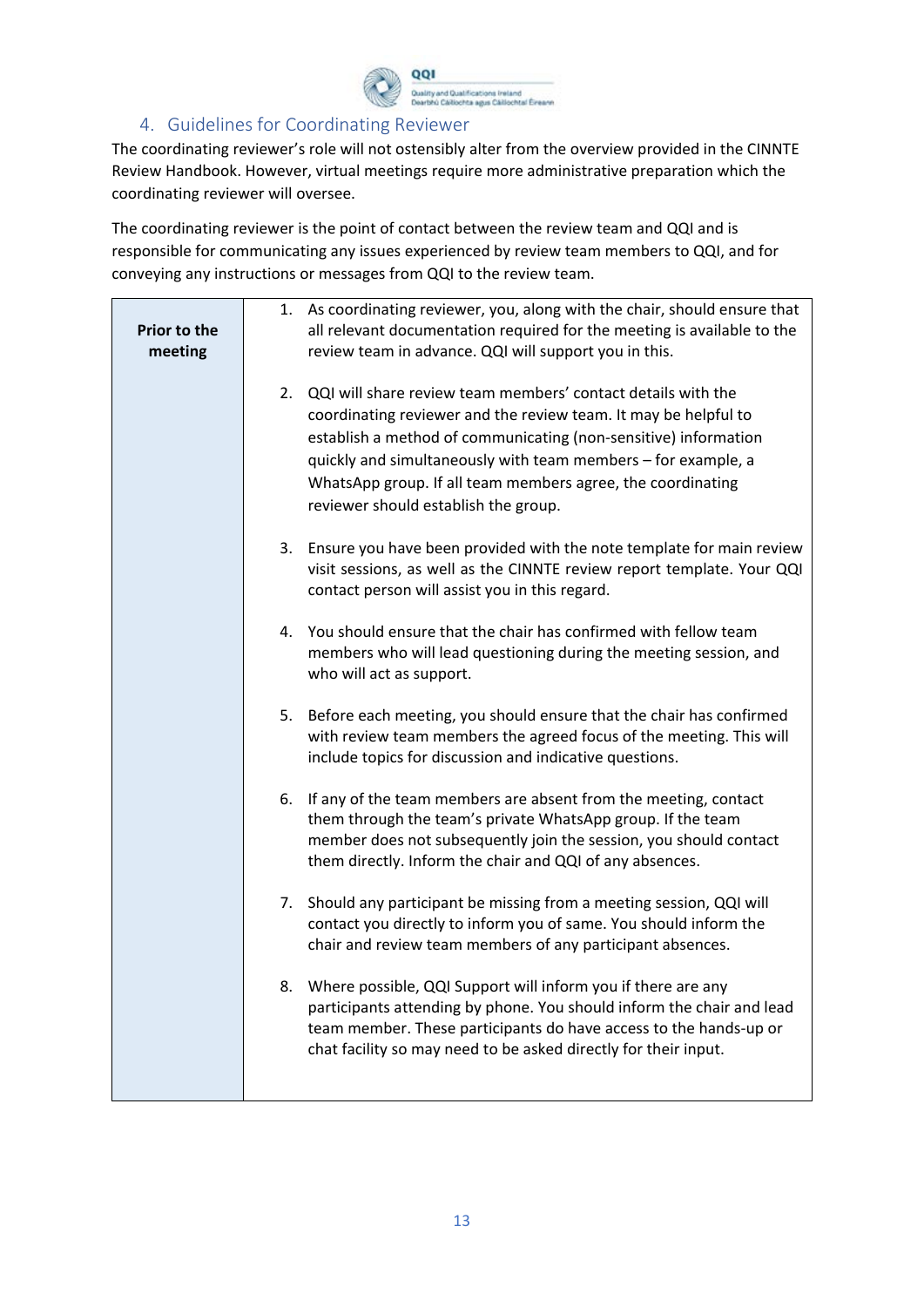

| During the<br>meeting       | 1. The coordinating reviewer is responsible for keeping an accurate record<br>of discussions at the meeting and ensuring that the conclusions reached<br>and main points of evidence established by the panel are accurately<br>noted in order to coordinate the panel in drafting the review report.<br>2. If you require clarification on particular points made by fellow panel<br>members or provider representatives, interject during the meeting as<br>necessary.                                        |
|-----------------------------|-----------------------------------------------------------------------------------------------------------------------------------------------------------------------------------------------------------------------------------------------------------------------------------------------------------------------------------------------------------------------------------------------------------------------------------------------------------------------------------------------------------------|
|                             | 3. During private meeting slots within the meeting, ensure that you and<br>the chair summarise the main points raised and conclusions reached at<br>the end of the various sessions held with the provider. You should note<br>any outstanding questions, or areas that will need to be clarified further<br>in subsequent sessions with the institutional representatives or<br>stakeholders.                                                                                                                  |
|                             | 4. Ensure that the chair has reminded participants that, if they<br>experience connectivity issues, they are free to make a short written<br>submission up to one hour after the session's conclusion, detailing any<br>additional, new information that they did not have the opportunity to<br>provide during the session. These submissions may be made via the<br>MS Form established for this purpose. A link to the form may be<br>requested via the MS Teams chat or from the institutional coordinator. |
| <b>After the</b><br>meeting | Along with the chair, ensure that all panel members are in agreement<br>1.<br>on the conclusions reached and main points of evidence established<br>during the meeting and further ensure that you have noted these points<br>for inclusion in the draft review report.                                                                                                                                                                                                                                         |
|                             | Stakeholders and institutional representatives who<br>2.<br>experience<br>connectivity issues during a meeting session may make a short written<br>submission to the review team within one hour of the meeting's<br>conclusion. This is done through the MS Form established for this<br>purpose. QQI Support will monitor the form throughout the day for any<br>submissions and share these with you for immediate circulation to other<br>review team members.                                              |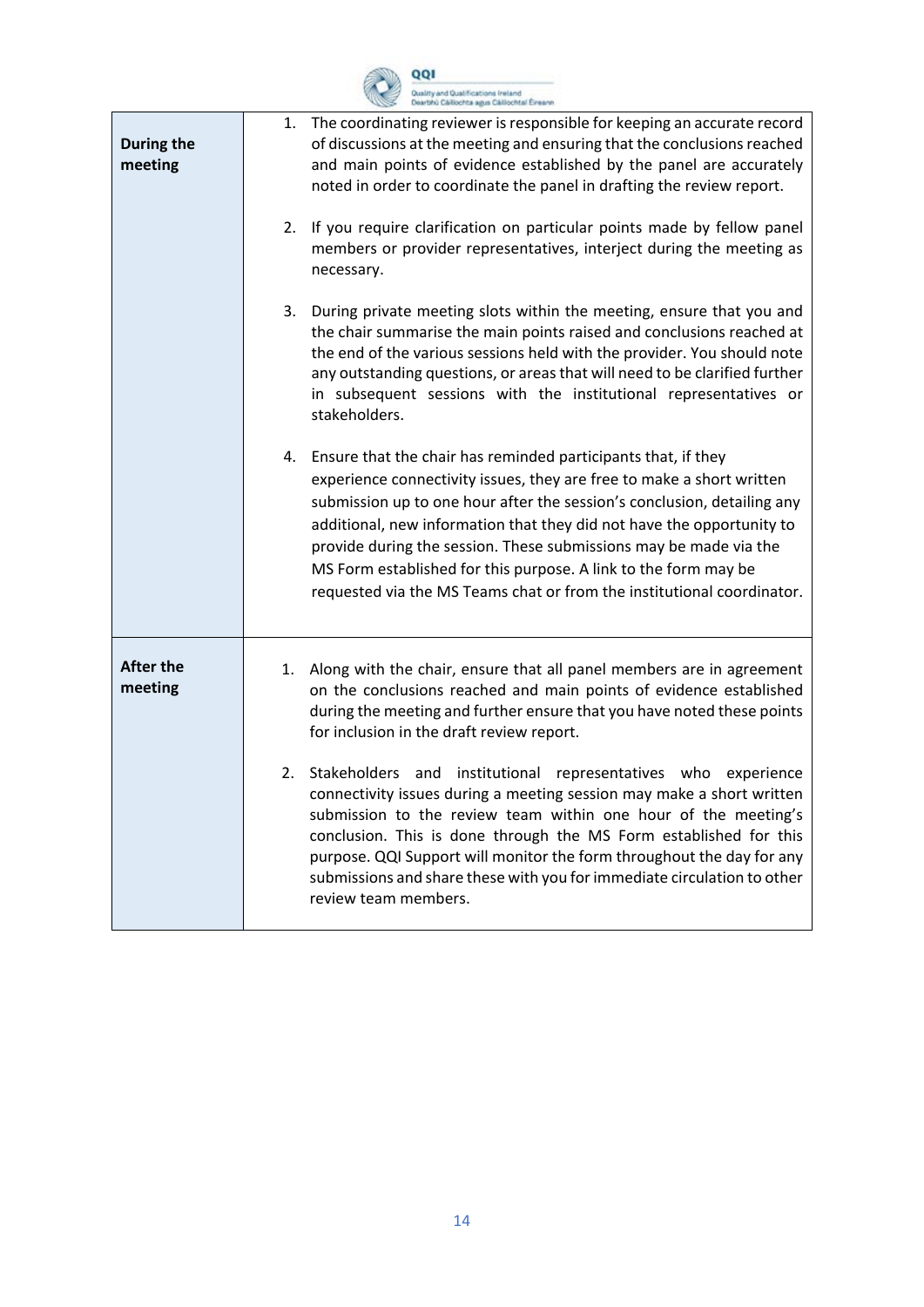

## 5. Guidelines for Stakeholders

<span id="page-14-0"></span>

| Prior to the                 | Follow the General Guidelines prior to the meeting.<br>1.                                                                                                                                                                                                                                                                               |
|------------------------------|-----------------------------------------------------------------------------------------------------------------------------------------------------------------------------------------------------------------------------------------------------------------------------------------------------------------------------------------|
| meeting                      | 2. You may be using the same TEAMS link for more than one meeting. if<br>you are entering a new session via a link that has already been in use<br>by a previous session, you will still need to be ready to join 10 minutes<br>before the meeting. However, you will not be admitted until the<br>previous session has ended.          |
|                              | If you have internet connectivity issues, you should contact the<br>3.<br>institutional coordinator by phone/text using the contact number<br>provided. If the connectivity issues cannot be resolved, you may need<br>to dial into the meeting session using the phone number and<br>conference ID provided in the meeting invitation. |
| During the<br><b>Meeting</b> | 1. Follow the General Guidelines regarding video and microphone usage<br>and the 'raise hand' function.                                                                                                                                                                                                                                 |
|                              | Indicate any technical issues experienced through the meeting's chat<br>2.<br>facility.                                                                                                                                                                                                                                                 |
|                              | 3. The chair will open the meeting by introducing the review team<br>members and the topics to be addressed during the meeting.                                                                                                                                                                                                         |
|                              | 4. Where time allows, the chair will invite you and fellow stakeholders to<br>introduce yourselves, sharing your names and roles/affiliations.                                                                                                                                                                                          |
|                              | 5. The chair/lead speaker will invite you to contribute to the meeting by<br>addressing specific questions raised on the topic.                                                                                                                                                                                                         |
|                              | In general, it is useful to identify yourself when speaking. It is easy to<br>6.<br>forget that there are virtual participants who are not able to see (or<br>identify) the speaker.                                                                                                                                                    |
|                              | 7. Speak clearly - virtual attendees do not have access to body language<br>and other non-verbal cues, you should speak slowly and clearly. Be<br>explicit about thoughts and opinions on the questions asked.                                                                                                                          |
|                              | Do not speak while others are talking and avoid interrupting<br>8.<br>speakers. Ask for clarification on any point or issue that is not clear.<br>An opportunity of time for additional comments will be built in at the<br>end of each session. This will be controlled by the chair.                                                  |
|                              | Follow the General Guidelines for after the meeting.<br>1.                                                                                                                                                                                                                                                                              |
| <b>After the</b><br>meeting  | Please be aware that should you fail to remove yourself at the end of a<br>2.<br>meeting, QQI support may need to do so on your behalf.                                                                                                                                                                                                 |
|                              |                                                                                                                                                                                                                                                                                                                                         |
|                              | In the event that you experience connectivity issues, there will be an<br>3.<br>opportunity to submit additional comments to the review team via an<br>MS Form established for this purpose. A link to this form may be<br>requested via the MS Teams chat or from the institutional coordinator.                                       |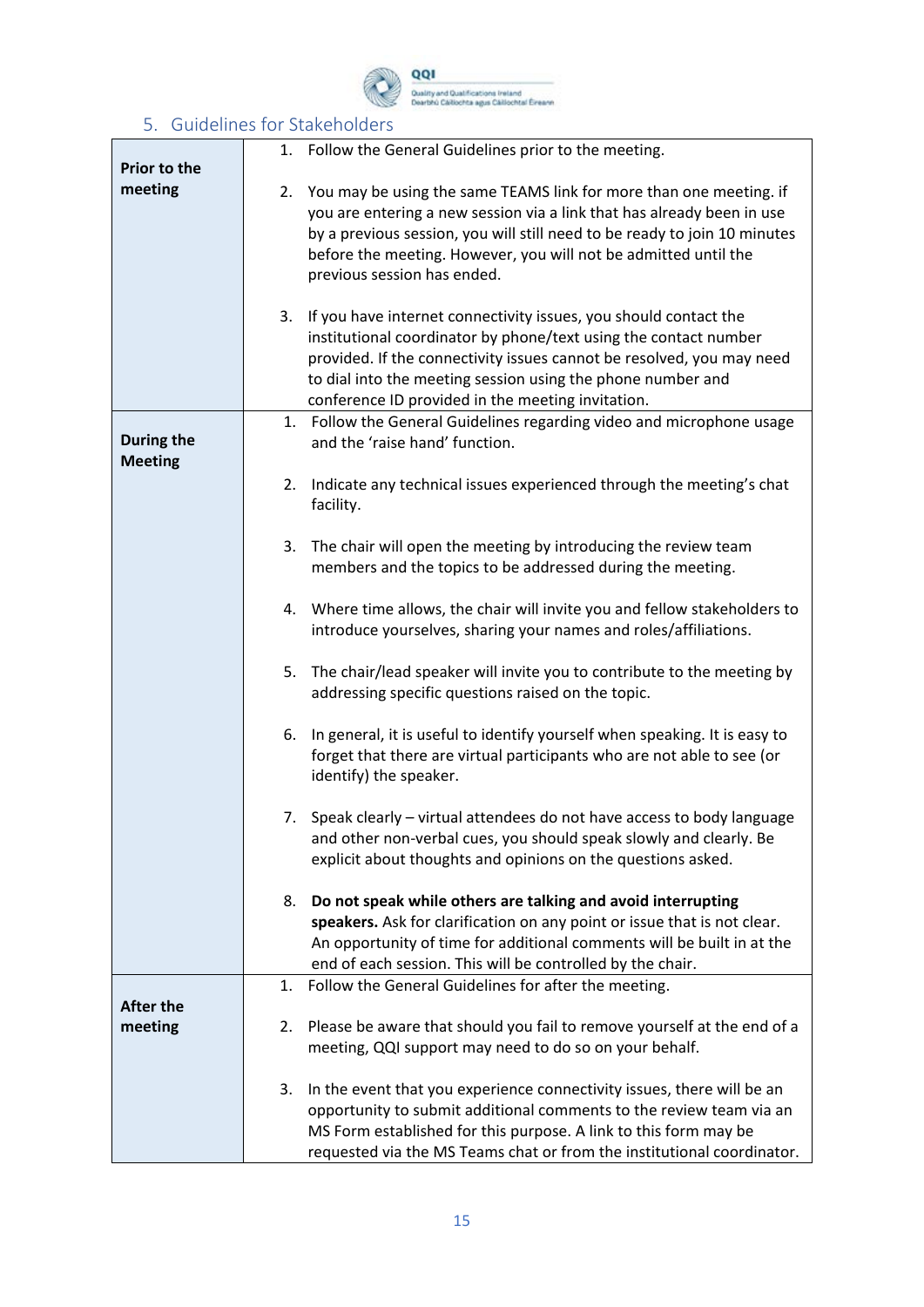

| Submissions may be made up to one hour after the session's<br>conclusion.                                       |
|-----------------------------------------------------------------------------------------------------------------|
| 4. If you are no longer required to access the chat facility, QQI Support<br>will remove access on your behalf. |

## 6. Guidelines for Institutional Coordinator

<span id="page-15-0"></span>The institutional coordinator remains the main point of contact between the institution/stakeholders and the review team/QQI. However, virtual meetings create different situations that require a modified approach.

An optional meeting with the institutional coordinator will be retained in the timetable at the beginning of each day of the virtual review process. This provides the team with the opportunity to request additional documentation and (in exceptional circumstances) to request amendment to the main review visit timetable.

QQI will organise meeting sessions. and will attend any meeting sessions arranged by the institution to support the review team.

| <b>Prior to the</b><br>meeting | 1. Ensure that any documentation required by the review team has been<br>provided to the review team in advance of the meeting. This will<br>generally be via the SharePoint folder established by QQI for this<br>purpose.<br>Ensure that invitations have been forwarded to all relevant<br>2 <sup>1</sup><br>stakeholders in advance of the meeting and notify the review team<br>chair and QQI of all attendees and (if applicable) apologies in advance<br>of the meeting.<br>3. Provide your contact details to stakeholders to allow them to notify<br>you if they have any internet connectivity issues in advance of joining<br>the meeting. If a stakeholder informs you that they will be dialling into<br>the meeting by phone, you should inform QQI immediately.<br>4. Ensure that all relevant documentation has been received by<br>institutional representatives and external stakeholders in advance of<br>their meeting sessions. |
|--------------------------------|------------------------------------------------------------------------------------------------------------------------------------------------------------------------------------------------------------------------------------------------------------------------------------------------------------------------------------------------------------------------------------------------------------------------------------------------------------------------------------------------------------------------------------------------------------------------------------------------------------------------------------------------------------------------------------------------------------------------------------------------------------------------------------------------------------------------------------------------------------------------------------------------------------------------------------------------------|
| During the<br><b>Meeting</b>   | The institutional coordinator or other representatives from the institution, with<br>the exception of agreed representation for specific meetings, will not be in<br>attendance for the meetings.                                                                                                                                                                                                                                                                                                                                                                                                                                                                                                                                                                                                                                                                                                                                                    |
| <b>After the</b><br>meeting    | 1. Follow up with the review team chair and QQI on any additional<br>documentation required and ensure that this is uploaded to the<br>agreed SharePoint folder in good time.                                                                                                                                                                                                                                                                                                                                                                                                                                                                                                                                                                                                                                                                                                                                                                        |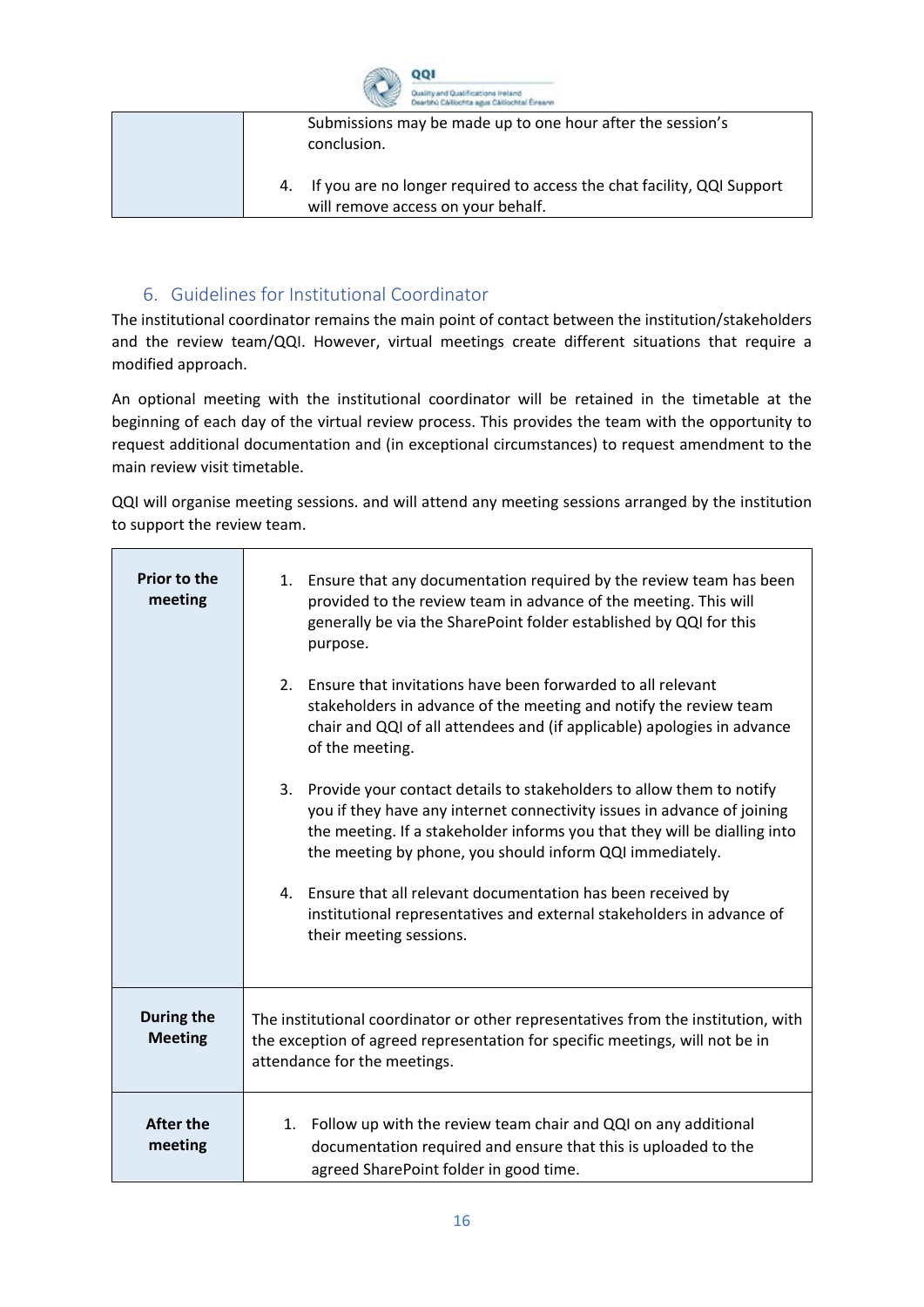

2. If you are approached by a stakeholder who has experienced connectivity issues during a meeting session, you should instruct them that they may make a short written submission within one hour of the session's conclusion, detailing any additional, new information that they did not have the opportunity to provide during the session, and direct them to the MS Form established for this purpose (QQI Support will provide you with a link).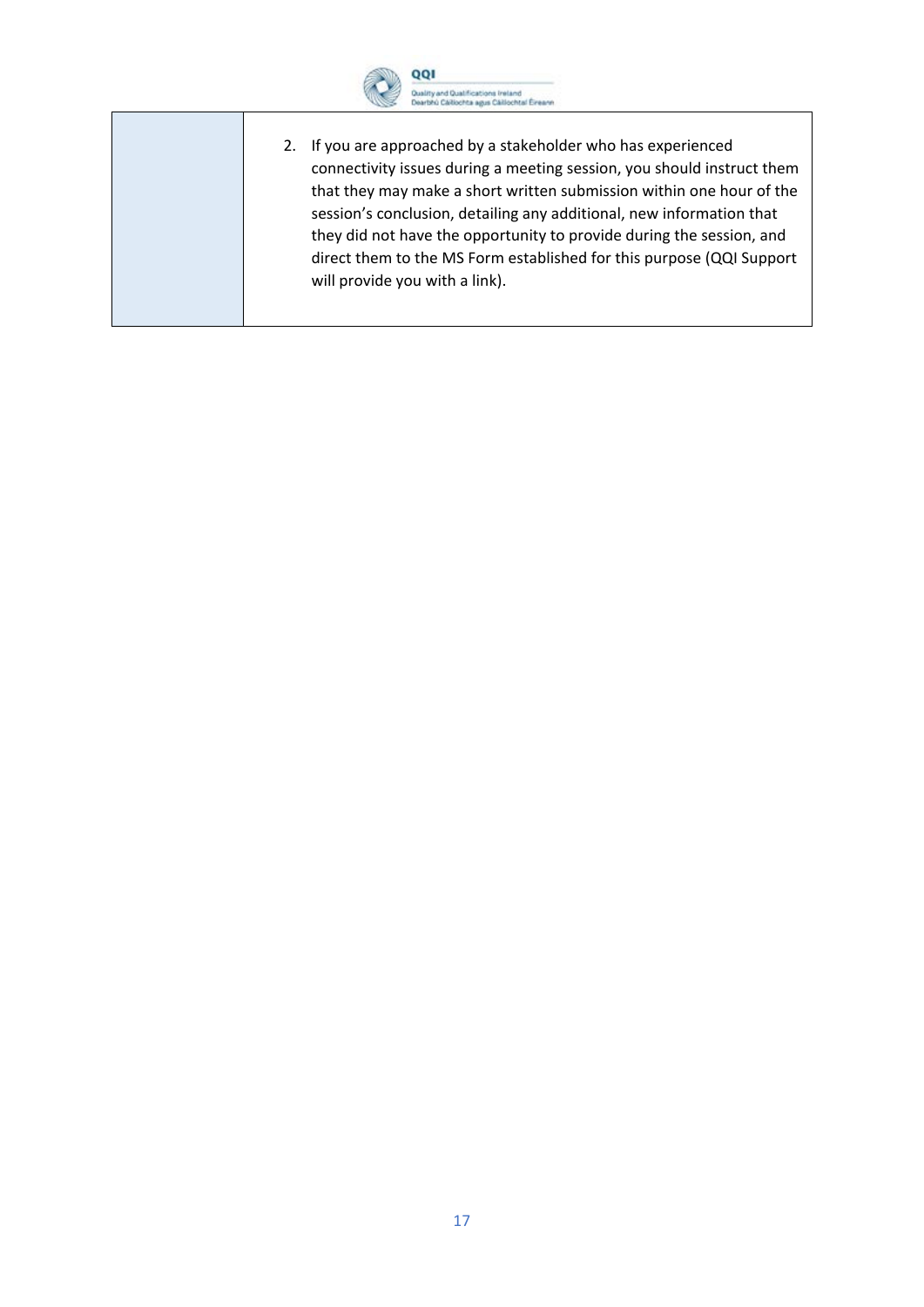

# Appendix: Contingency Plan

<span id="page-17-0"></span>

| <b>Issue</b>                                                                            | <b>Proposed Actions</b>                                                                                                                                                                                                                                                                                                                                                                                                                                                                                                                                                                                                                                                                                                                                                                                            |
|-----------------------------------------------------------------------------------------|--------------------------------------------------------------------------------------------------------------------------------------------------------------------------------------------------------------------------------------------------------------------------------------------------------------------------------------------------------------------------------------------------------------------------------------------------------------------------------------------------------------------------------------------------------------------------------------------------------------------------------------------------------------------------------------------------------------------------------------------------------------------------------------------------------------------|
| A. Review Team                                                                          |                                                                                                                                                                                                                                                                                                                                                                                                                                                                                                                                                                                                                                                                                                                                                                                                                    |
| 1. Review team<br>member(s) (ANY)<br>unable to connect<br>to meeting<br>session         | Review team members should contact QQI Support/coordinating reviewer by phone/text as soon as an issue becomes<br>apparent<br>QQI Support will re-issue the session invitation to the review team member<br>If the issue persists, QQI Support will communicate this to the institution<br>л<br>The coordinating reviewer will communicate the issue to the chair and remaining team<br>The review team member experiencing the problem should dial into the meeting. A conference pin will be required. This is<br>л<br>included in the institutional review visit timetable, as well as in the calendar invitation for the meeting.<br>The chair indicates to all attendees that a review team member is joining the meeting by phone<br>л                                                                       |
| 2. Review team<br>member (ANY)<br>unable to connect<br>or dial in to<br>meeting session | The review team member affected should contact QQI Support/coordinating reviewer by phone/text<br>х<br>The coordinating reviewer will communicate the issue to the chair and remaining team members via their review team<br>WhatsApp group<br>Where the review team member is not the chair/lead for a session, they may communicate by email to their team<br>colleagues any questions relevant to the session.<br>For meeting sessions involving the full review team (i.e. not meeting sessions running in parallel), a quorum of four review<br>team members is necessary to proceed with any meeting session. This must include both the chair and coordinating<br>reviewer. Where the chair or coordinating reviewer is unable to connect to a meeting session, the meeting session must be<br>rescheduled. |
| 3. Chair unable to<br>connect or dial in<br>to meeting<br>session                       | As per Section D.1-2                                                                                                                                                                                                                                                                                                                                                                                                                                                                                                                                                                                                                                                                                                                                                                                               |
| 4. Coordinating<br>reviewer unable<br>to connect or dial<br>in to meeting<br>session    | As per Section D.1-2                                                                                                                                                                                                                                                                                                                                                                                                                                                                                                                                                                                                                                                                                                                                                                                               |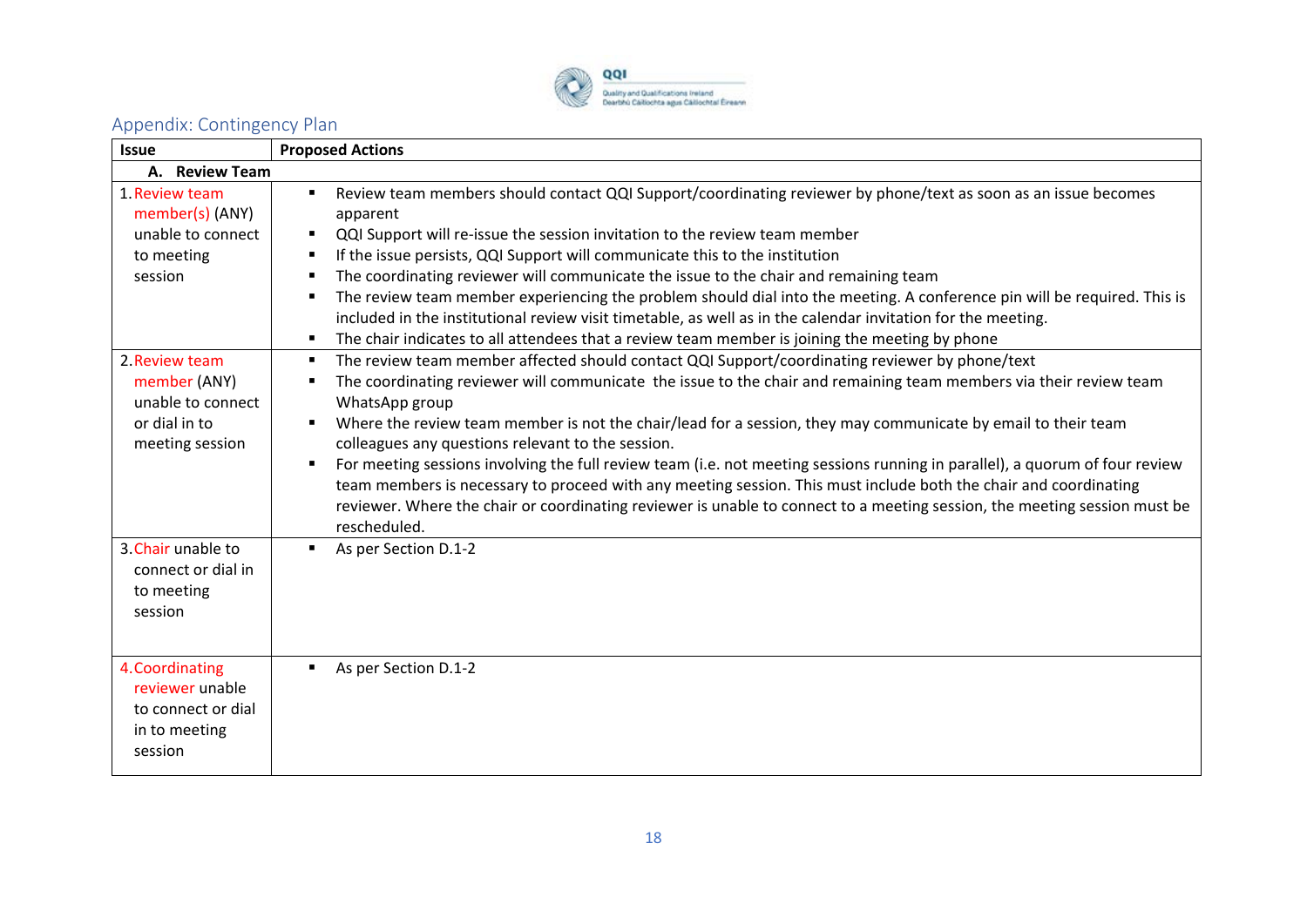

| 5. Lead review team<br>member unable to<br>connect or dial in<br>to meeting<br>session                                                                              | The second lead review team member assumes responsibility for leading questioning during the meeting session. It is<br>important that team members leading sessions are familiar with their partners' questions.                                                                                                                                                                                                                                                                                                                                                                                                                                                                                                                                                                                                                                              |
|---------------------------------------------------------------------------------------------------------------------------------------------------------------------|---------------------------------------------------------------------------------------------------------------------------------------------------------------------------------------------------------------------------------------------------------------------------------------------------------------------------------------------------------------------------------------------------------------------------------------------------------------------------------------------------------------------------------------------------------------------------------------------------------------------------------------------------------------------------------------------------------------------------------------------------------------------------------------------------------------------------------------------------------------|
| <b>B.</b> Institution                                                                                                                                               |                                                                                                                                                                                                                                                                                                                                                                                                                                                                                                                                                                                                                                                                                                                                                                                                                                                               |
| 1.<br>Institutional<br>representative/<br>Stakeholder (ANY)<br>unable to connect<br>to meeting                                                                      | The institutional representative/stakeholder contacts the institutional coordinator by phone/text as soon as the issue<br>$\blacksquare$<br>becomes apparent.<br>The institutional coordinator re-issues the meeting invitation to institutional representative/stakeholder.<br>If the issue persists, the institutional coordinator will communicate this to QQI Support and instruct the institutional<br>representative to dial into the meeting, reminding the institutional representative/stakeholder that a conference pin,<br>available in the institutional review visit timetable, as well as in the calendar invitation for the meeting, will be required.                                                                                                                                                                                         |
| Institutional<br>2.<br>representative/<br>Stakeholder (ANY)<br>unable to connect<br>to or dial into<br>meeting<br>Key<br>3.<br>institutional<br>personnel unable to | The affected institutional representative/stakeholder should contact the institutional coordinator by phone/email.<br>л<br>The institutional coordinator will notify QQI Support of the issue.<br>п<br>The institutional representative/stakeholder affected may make a short written submission to the review team via a<br>п<br>Microsoft Form that will be established for the purpose. A link to the form may be requested via the MS Teams chat (if<br>possible) or from the institutional coordinator. Submissions may be made for up to one hour after the meeting session has<br>concluded.<br>As per Section D.1-2                                                                                                                                                                                                                                   |
| connect to or dial                                                                                                                                                  |                                                                                                                                                                                                                                                                                                                                                                                                                                                                                                                                                                                                                                                                                                                                                                                                                                                               |
| into meeting<br>C. QQI                                                                                                                                              |                                                                                                                                                                                                                                                                                                                                                                                                                                                                                                                                                                                                                                                                                                                                                                                                                                                               |
| <b>QQI Support</b><br>1.<br>unable to connect<br>to meeting session                                                                                                 | QQI Support should contact their TEMRU colleagues and requests that an alternative colleague support the meeting session<br>$\blacksquare$<br>('Substitute Support').<br>Where possible, QQI Support should then forward the meeting invitation to the Substitute Support. If this is not possible,<br>Substitute Support can access the meeting link from the relevant section of the detailed main review visit timetable.<br>QQI Support should ensure that all information/documentation relevant to the meeting session is communicated to<br>$\blacksquare$<br>Substitute Support prior to commencement of the session or $-$ if QQI Support loses connection to a meeting during the<br>meeting itself - directly after connection is lost. It is advisable that links to QQI Support folders be shared with all TEMRU<br>members prior to the review. |